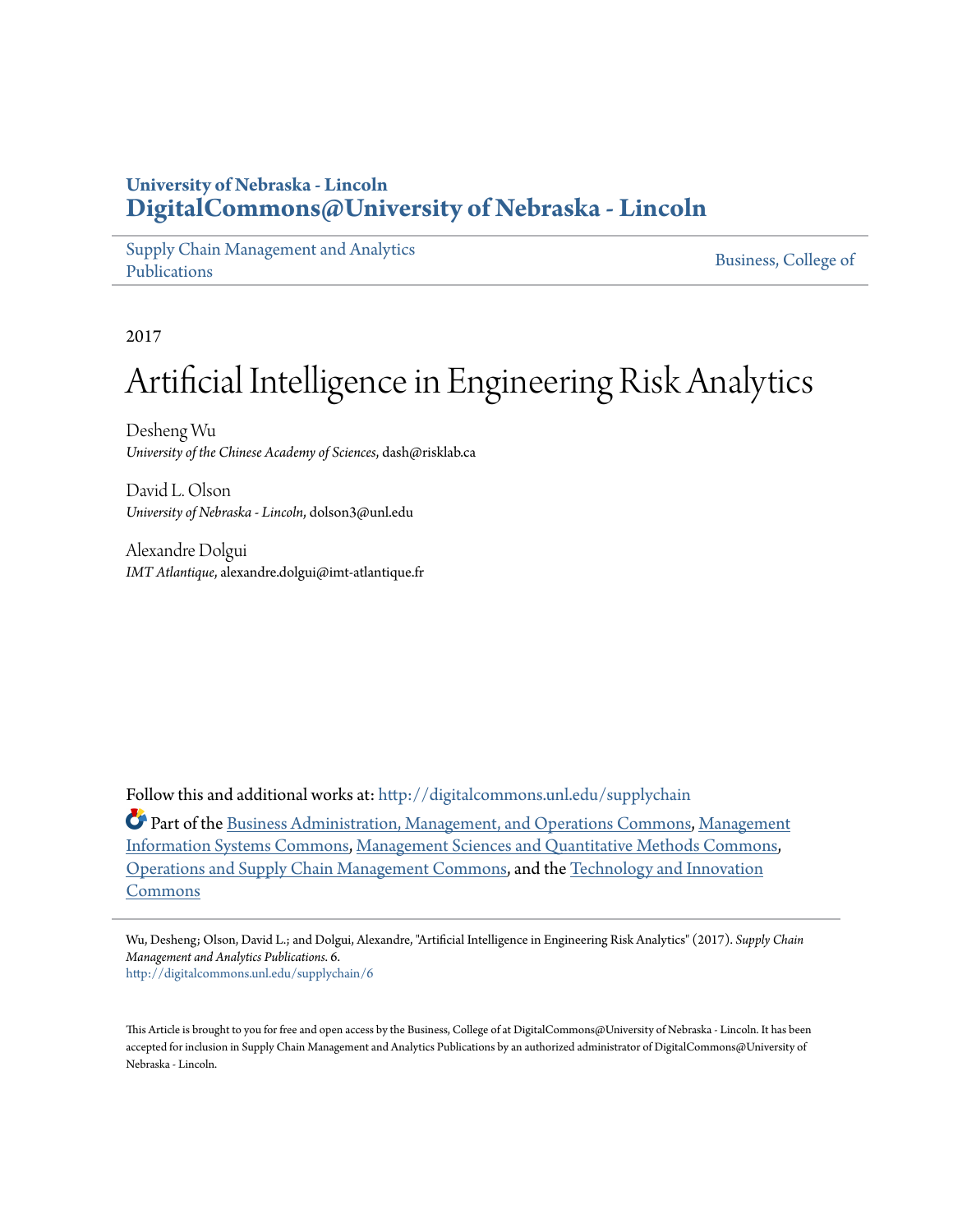# Artificial Intelligence in Engineering Risk Analytics

Desheng Wu<sup>a\*</sup>, David L. Olson<sup>b\*</sup>, Alexandre Dolgui<sup>c</sup>

<sup>a</sup> Econom[ics and Management S](mailto:dash@risklab.ca)chool, University of the Chinese Academy of Sciences Beijing 100049, China and Stockholm Business, School Stockholm University Stockholm 114 18, [Sweden dash@risklab.](mailto:dolson3@unl.edu)ca (corresponding)

<sup>b</sup>College of Business Administration University of Nebraska Lincoln, NE 68588 USA dolson3@unl.edu (corresponding)

c IMT Atlantique, LS2N, CNRS, La Chantrerie, 4, rue Alfred Kastler - B.P. 20722, F-44307 Nantes Cedex 3, France alexandre.dolgui@imt-atlantique.fr

## **Introduction**

Risks exist in every aspect of our lives, and can mean different things to different people. While negative in general they always cause a great deal of potential damage and inconvenience for stakeholders. Recent engineering risks include the Fukushima nuclear plant disaster from the 2011 tsunami, a year that also saw earthquakes in New Zealand, tornados in the US, and floods in both Australia and Thailand. Earthquakes, tornados (not to mention hurricanes) and floods are repetitive natural phenomenon. But the October 2011 floods in Thailand were the worst in 50 years, impacting supply chains including those of Honda, Toyota, Lenovo, Fujitsu, Nippon Steel, Tesco, and Canon. Human-induced tragedies included a clothing factory fire in Bangladesh in 2012 that left over 100 dead. Wal-Mart and Sears supply chains were downstream customers. The events of Bhopal in 1984, Chernobyl in 1986, Exxon Valdez in 1989, and the Gulf oil spill of 2010 were tragic accidents. There are also malicious events such as the Tokyo Sarin attach in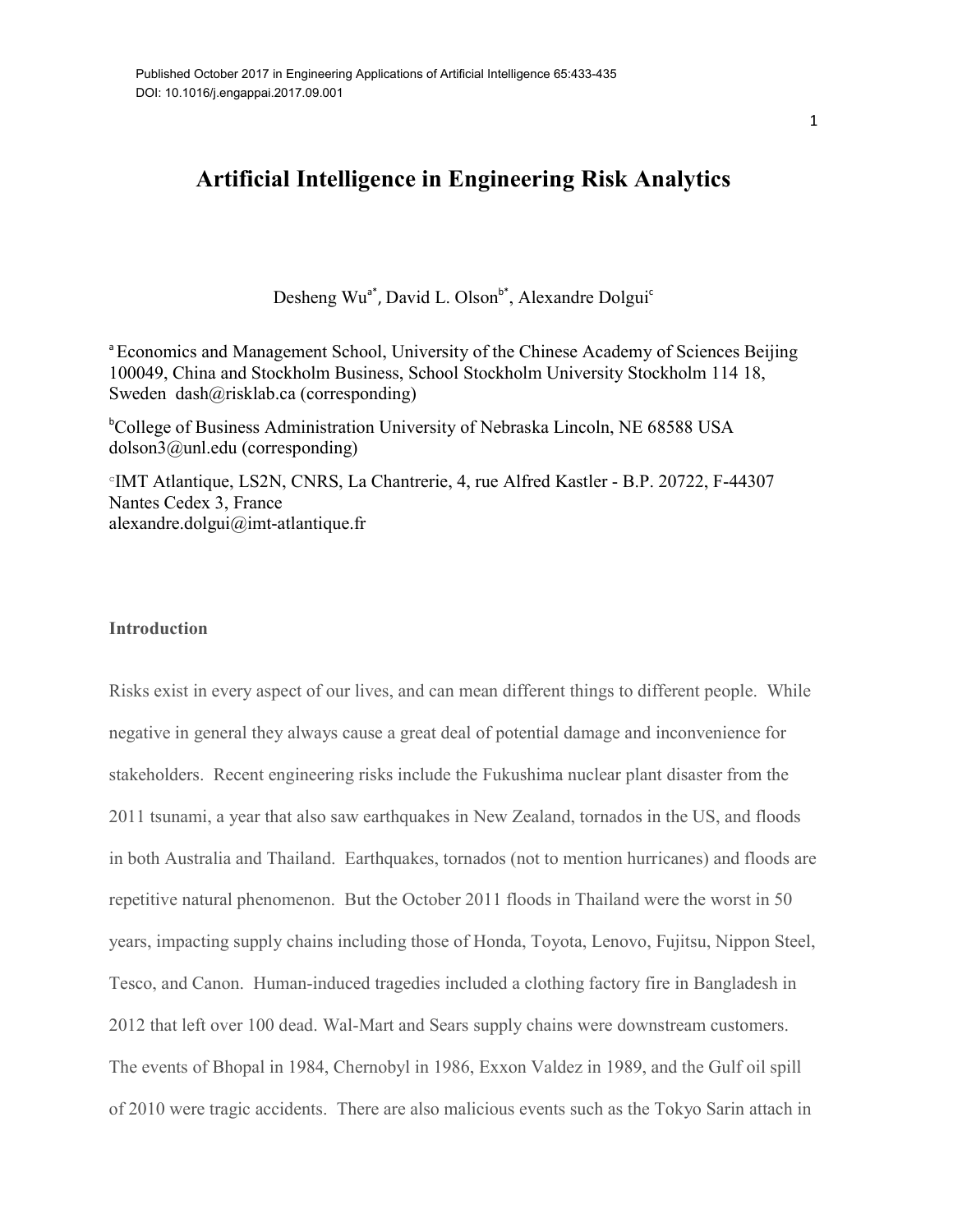1995, The World Trade Center and Pentagon attacks in 2001, and terrorist attacks on subways in Madrid (2004), London (2005), and Moscow (2010). The news brings us reports of such events all too often. The next step up in intensity is war, which seems to always be with us in some form somewhere in the world. Complex human systems also cause problems. The financial crisis resulted in recession in all aspects of the economy. Risk and analytics has become an important topic in today's more complex, interrelated global environment, replete with threats from natural, engineering, economic, and technical sources (Olson and Wu, 2015).

Thus we need to engineer systems to reliably cope with the high levels of uncertainty induced by the complex systems we build. Using Artificial Intelligence techniques for engineering risk and analytics decisions is a fast-growing and promising multidisciplinary research area (Olson and Wu, 2017). AI techniques that are useful include, but are not limited to expert systems, artificial neural networks, support vector machines, evolutionary computations, fuzzy systems, knowledge based systems, case-based reasoning, agent-based models, and their hybrids, etc. For example, artificial intelligence models such as neural networks and support vector machines have been widely used for establishing the early warning system for monitoring a company's financial status. Agent-based theories are employed in supply chain risk management. Business intelligence models are also useful in hedging financial risks by incorporating market risks, credit risks, and operational risks. Investigation of business intelligence tools in risk management is beneficial to both practitioners and academic researchers. A new and promising approach is to hybridize AI techniques with operations research approaches (Schemeleva et al, 2012). The call for papers of this special issue asked for real world applications of risk management in engineering using artificial intelligence tools.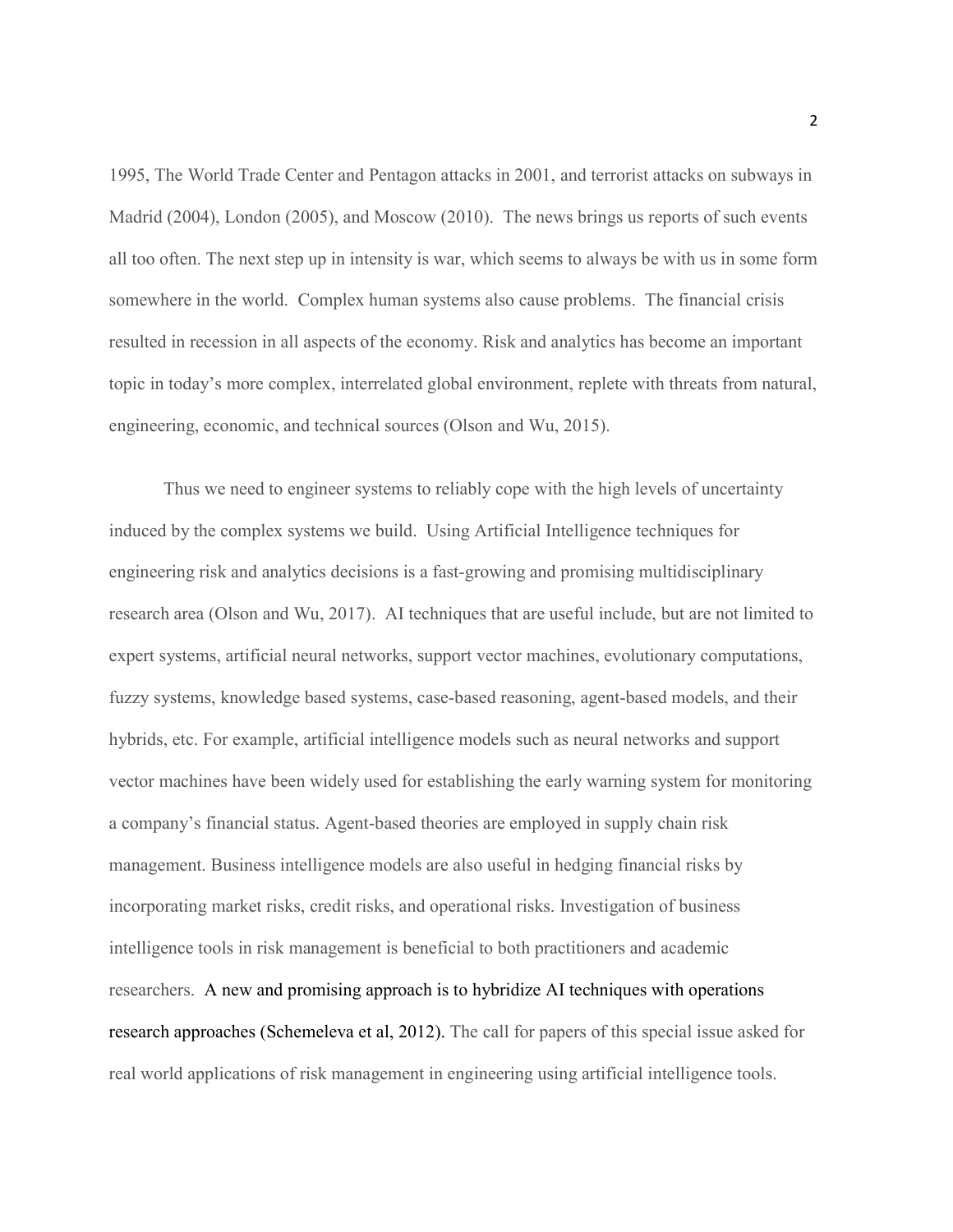#### Artificial Intelligence in Engineering Risk Management

Since risk is inherent in human activity, risk management is needed in all aspects of human activity. This includes engineering, where catastrophes such as the Tacoma Narrows Bridge failure would be good to avoid. Artificial intelligence continues to evolve, and while some may question the ultimate limits to computer ability, others see great opportunities (Kurzweil, 2000; 2006). Conversely, artificial superintelligence could cause global catastrophe. Barrett and Baum (2017) discussed artificial superintelligence decision-making risk.

The application of artificial intelligence tools to engineering is widespread. Schneidewind (2009) reported risk management applicable to NASA Space Shuttle software risk prediction, using a cumulative failures gradient function. Wong and Qi (2009) used neural networks in program debugging to identify the exact location of program faults. Fuzzy systems have been used to create more robust wireless networks (Luo et al., 2009). More recently, systems to avert cyber intelligence threats have been developed using semantic text modeling (Qamar et al., 2017).

The energy sector involves many problems calling for risk management. Boonchuay and Ongsakul (2012) applied particle swarm optimization to assess bidding strategies for a power generation firm. Shariatinasab et al. (2014) used neural networks to replace simulation in evaluating lightning flashover outage avoidance strategies. Nuclear power risk assessment was supported by artificial intelligence models reported by Pourali (2014).

In the financial engineering domain, applications of artificial intelligence tools to improve investment risk management have existed for a long time. Mileris and Boguslauskas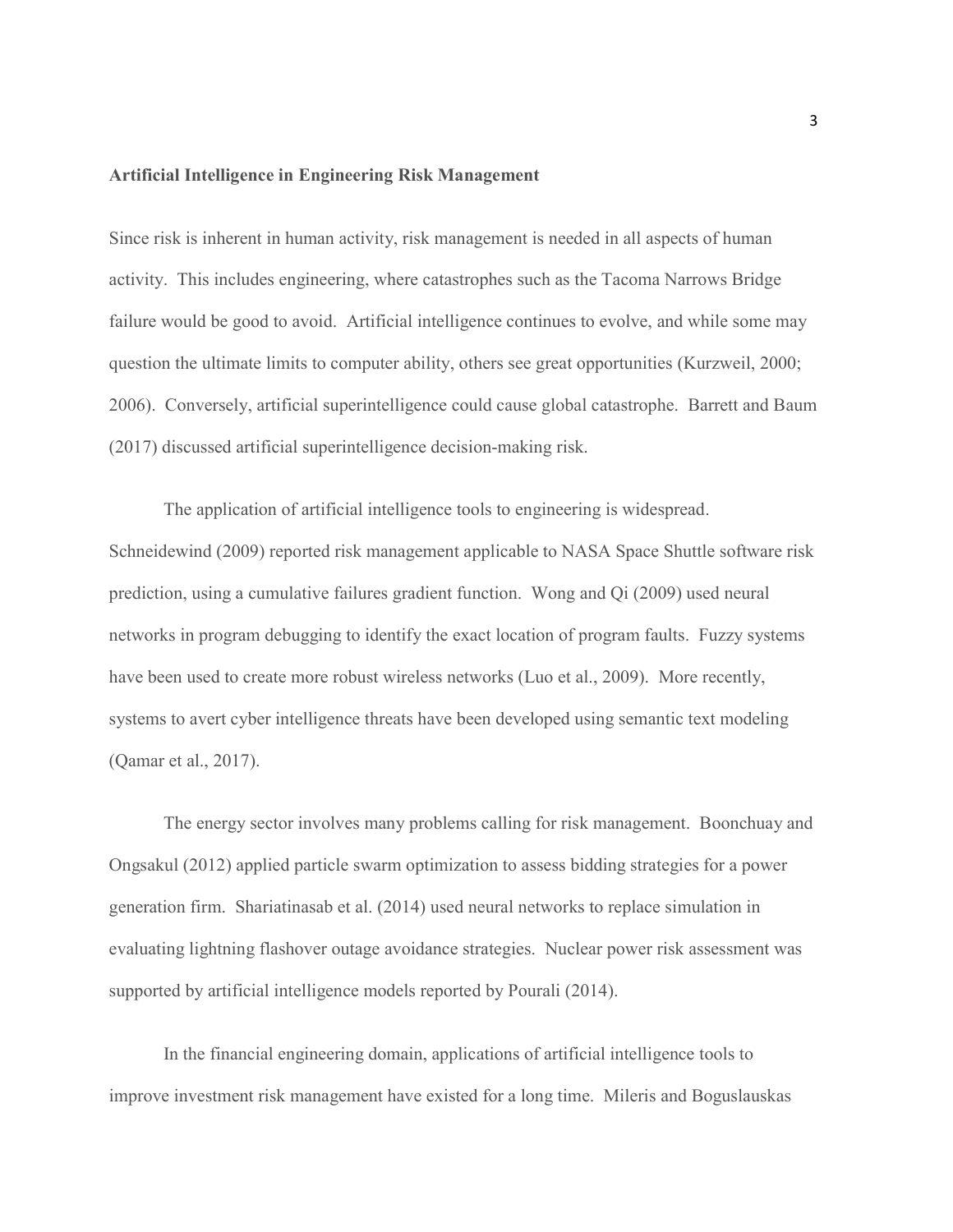(2010) reported data mining and factor analysis models for the well-studied application area of credit risk estimation. Simulated annealing was used for the same general problem by Li and Ng (2013). Chinese financial fraud risk was assessed by data mining algorithms to include neural networks by Song et al. (2014). Credit risk management practices were evaluated by Butaru et al. (2016) using machine learning.

There are many other domains of human activity where artificial intelligence risk management models have been applied. Text mining algorithms were used by Lee et al. (2013) in patent claim analysis. Ou et al. (2013) used neural networks to predict driver safety risk prediction. Zhou et al. (2016) applied Bayesian analysis models in a medical decision support system to aid expert judgment. In food security management, Chang et5 al. (2017) used Markov game theoretic models to avoid food contamination. Thus we see that practically every aspect of human activity involves engineering problems where artificial intelligence modeling can be fruitfully applied. Many problems requiring applications of such techniques in production systems, supply chains and logistics can be found in (Dolgui and Proth, 2010; Ivanov et al., 2017).

# Journal Risk Management Applications

*Engineering Applications of Artificial Intelligence* has a history of publishing articles related to artificial intelligence in risk management. Fu (2011) reviewed data mining applications to time series. Wang et al. (2014) used grey models for prediction related to the largest video site in China. Sundarkumar and Ravi (2015) considered dataset balancing in customer credit card churn prediction. He et al. (2016) used fuzzy TOPSIS and rough sets for new product failure analysis.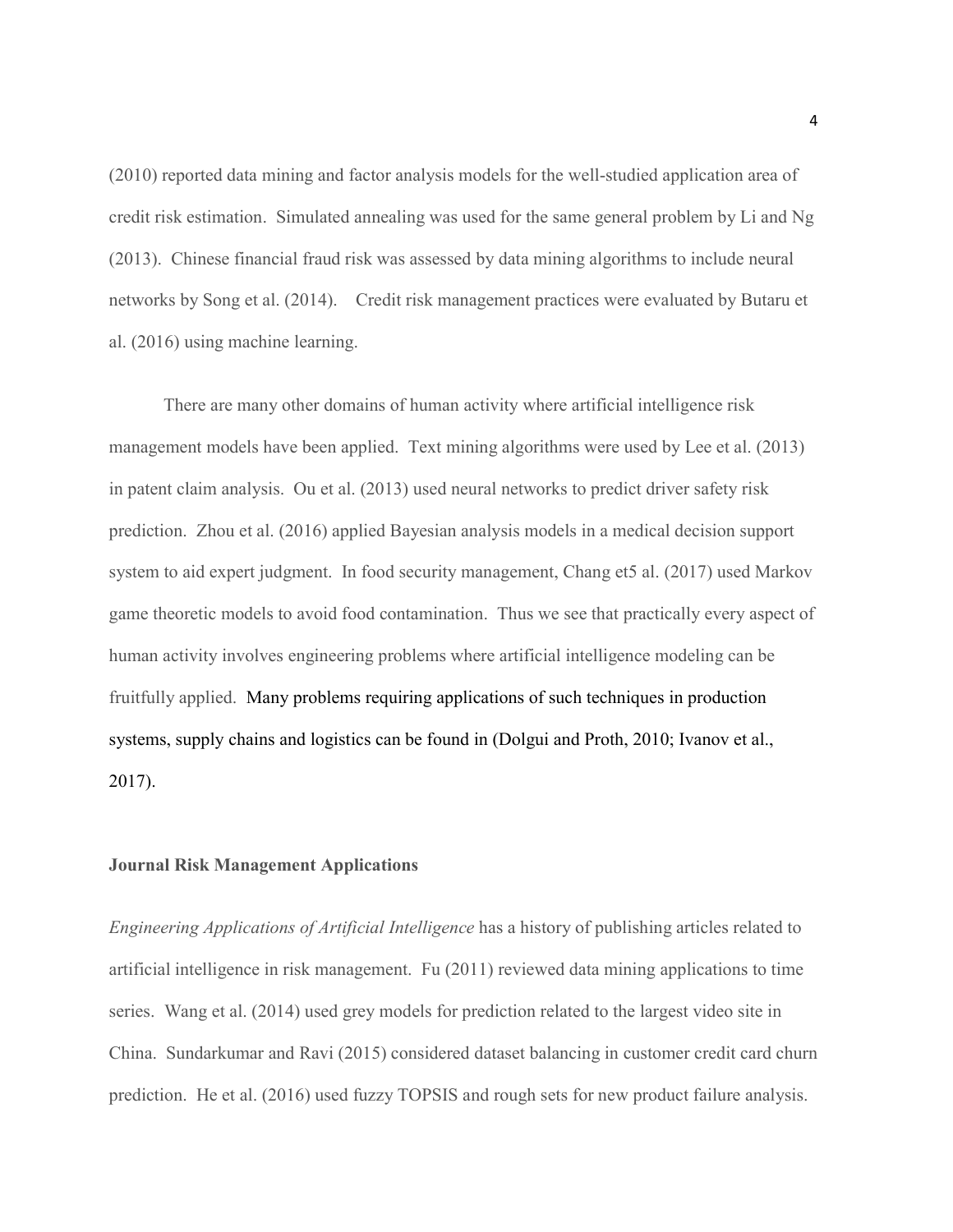Krishna and Ravi (2016) used evolutionary computer in support of customer relationship management. Finally, Gan et al. (2017) reported a means to improve data mining pattern recognition for time-based data.

# Contents of Special Issue

This first half of this special issue includes five papers with current applications of artificial intelligence to real engineering problems. Chou applied artificial neural networks and other data mining models to deal with corrosion in concrete structures and steels in Taiwan. This is a highly nonlinear, complex problem, and a smart firefly algorithm was used with other models on two real datasets. This provides civil engineers with a superior means to schedule maintenance to reduce risk of structural failure. Datta provided a fuzzy set model to a metropolitan construction project involving an underground rail station in an Indian metro area. Pendharkar used data mining ensembles to improve posterior classification fit to real data in general. Luo applied deep belief networks to better assess credit scoring of credit default swaps. Finally, Silva, Santos, Bottura and Oleskovicz gave a neural network model to monitor voltage amplitude in an electrical distribution system in Brazil.

Thus we see a variety of useful artificial-intelligence related models being applied to real problems. This special issue includes five diverse applications utilizing a variety of artificial intelligence related tools. It is a pleasure to be able to provide readers access to these innovative and effective improvements in risk management in engineering.

# ACKNOWLEDGMENT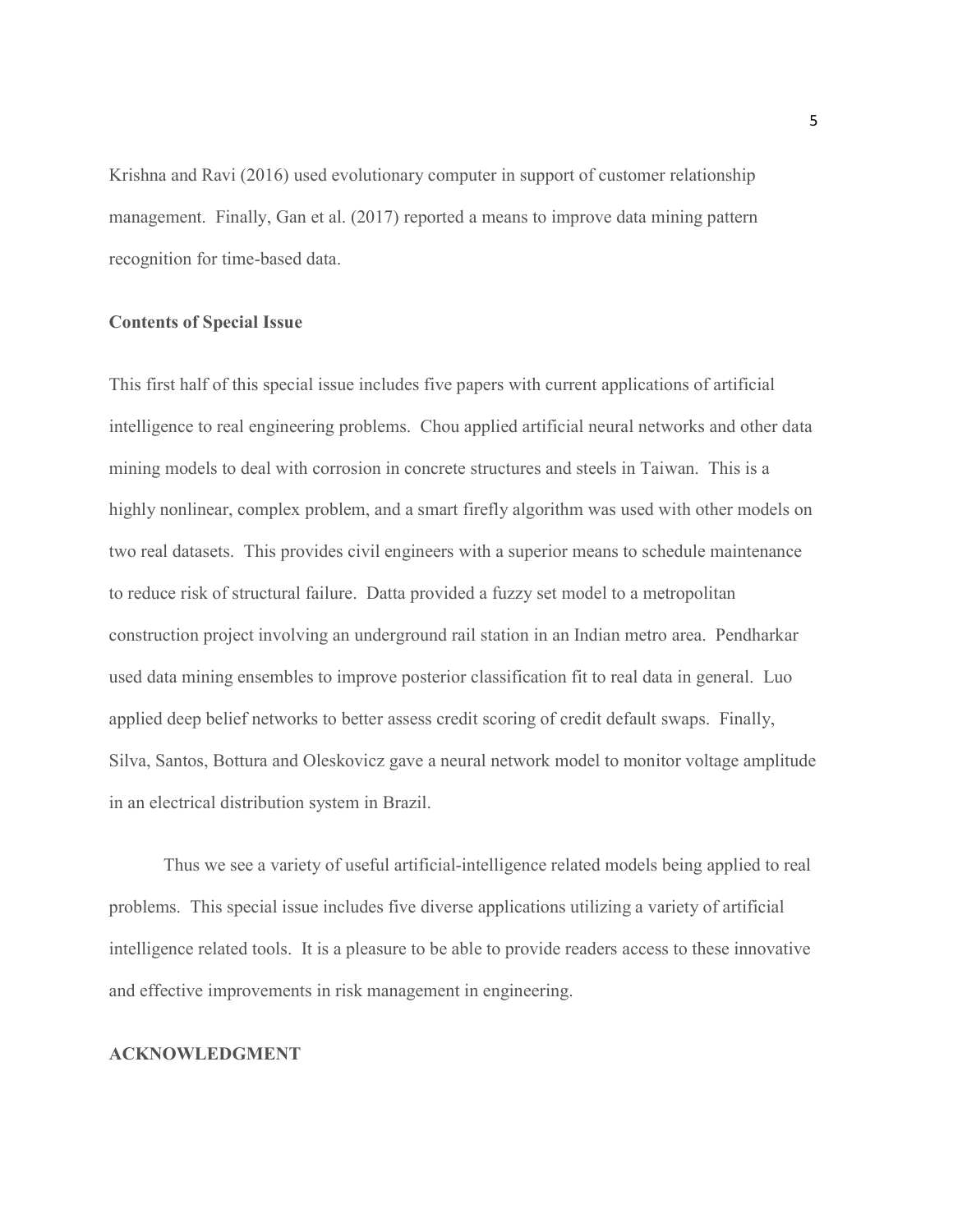The authors would like to thank all the referees and the Editor-in-Chief A. Abraham, for their energy and efforts in bringing out this special issue. This work is supported by the Ministry of Science and Technology of China under Grant 2016YFC0503606, by National Natural Science Foundation of China (NSFC) grant [grant nos. 71471055; 91546102], by Chinese Academy of Sciences Visiting Professorship for Senior International Scientists [grant number 2013T2J0054], by Chinese Academy of Sciences Frontier Scientific Research Key Project under Grant No. QYZDB-SSW-SYS021 and by Chinese Academy of Sciences Strategic Research and Decision Support System Construction Special Grants GHJ-ZLZX-2017-36.

## **References**

- Barrett, A.M., Baum, S.D. 2017. A model of pathways to artificial superintelligence catastrophe for risk and decision analysis. Journal of Experimental & Theoretical Artificial Intelligence 29(2), 397-414.
- Boonchuay, C., Ongsakul, W. 2012. Risk-constrained optimal bidding strategy for a generation company using self-organizing hierarchical particle swarm optimization. Applied Artificial Intelligence 26(3), 246-260.
- Butaru, F., Chen, Q., Clark, B., Das, S., Lo, A.W., Siddique, A. 2016. Risk and risk management in the credit card industry. Journal of Banking & Finance 72, 218-239.
- Chang, Y., Erera, A.L., White, C.C. 2017. Risk assessment of deliberate contamination of food production facilities. IEEE Transactions on Systems, Man & Cybernetics. Systems. 47(3), 381-393.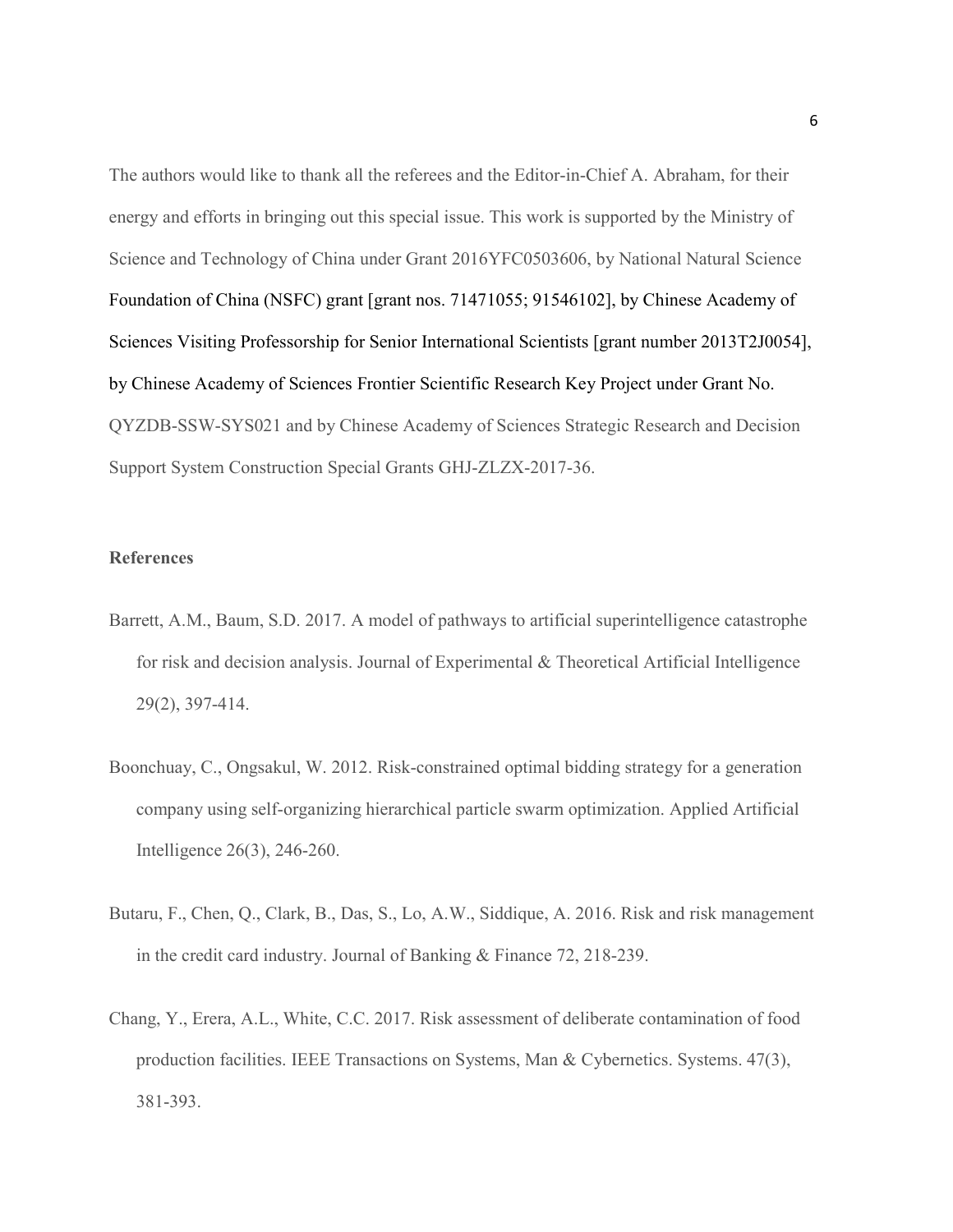- Dolgui, A., Proth, J.-M. 2010. Supply Chains Engineering: Useful Methods and Techniques. Springer.
- Fu, T.-C. 2011. A review on time series data mining. Engineering Applications of Artificial Intelligence 24(1), 164-181.
- Gan, W., Lin, J.C.-W., Fournier-Viger, P, Chao, H.-C., Wu, J.M.-T., Zhan, J. 2017. 61, 161-172.
- He, Y.-H., Wang, L.-B., He, Z.-Z., Xie, M. 2016. A fuzzy TOPSIS and rough set based approach for mechanism analysis of product infant failure. Engineering Applications of Artificial Intelligence 47, 25-37.
- Ivanov, D. , Dolgui, A. , Sokolov, B., Ivanova, M. 2017. Literature Review on Disruption Recovery in the Supply Chain, International Journal of Production Research, doi:10.1080/00207543.2017.1330572
- Krishna, G.J., Ravi, V. 2016. Evolutionary computing applied to customer relationship management: A survey. Engineering Applications of Artificial Intelligence 56, 30-59.
- Kurzweil, R. 2000. The Age of Spiritual Machines: When Computers Exceed Human Intelligence. New York: Penguin Books.
- Kurzweil, R. 2006. The Singularity is Near: When Humans Transcend Biology. New York: Penguin Books.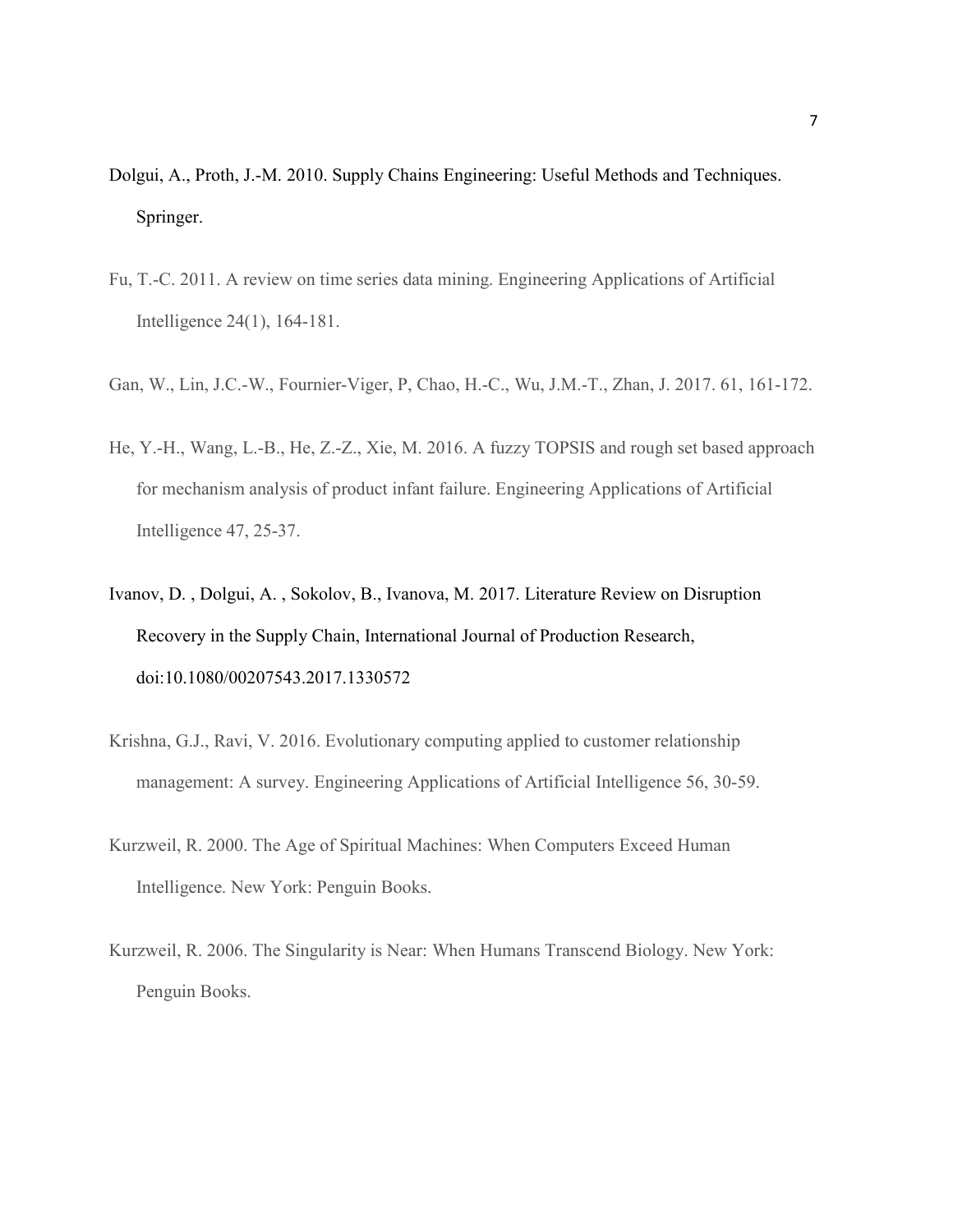- Lee, C., Song, B., Park, Y. 2013. How to assess patent infringement risks: A semantic patent claim analysis using dependency relationships. Technology Analysis & Strategic Management 25(1), 23-38.
- Li, S., Ng, W.K. 2013. Maximum volume outlier detection and its applications in credit risk analysis. International Journal on Artificial Intelligence Tools 22(5), 1-23.
- Luo, J., Liu, X., Fan, M. 2009. A trust model based on fuzzy recommendation for mobile ad-hoc networks. Computer Networks 53(14), 2396-2407.
- Mileris, R., Boguslauskas, V. 2010. Data reduction influence on the accuracy of credit risk estimation models. Engineering Economics 21(1), 5-11.
- Olson, D.L., Wu, D.D. 2015. Enterprise Risk Management in Finance. Basingstoke: Palgrave Macmillan.
- Olson, D.L., Wu, D.D. 2017. Enterprise Risk Management Models. Berlin: Springer.
- Ou, Y.-K., Liu, Y.-C., Shih, F.-Y. 2013. Risk prediction model for drivers' in-vehicle activities Application of task analysis and back-propagation neural network. Transportation Research: Part F 18, 83-93.
- Pourali, M. 2014. Incorporating common cause failures in mission-critical facilities reliability analysis. IEEE Transactions on Industry Applications 50(4), 2883-2890.
- Qamar, S., Anwar, Z, Rahman, M.A., Al-Shaer, E., Chu, B.-T. 2017. Data-driven analytics for cyber-threat intelligence and information sharing. Computers & Security 67, 35-58.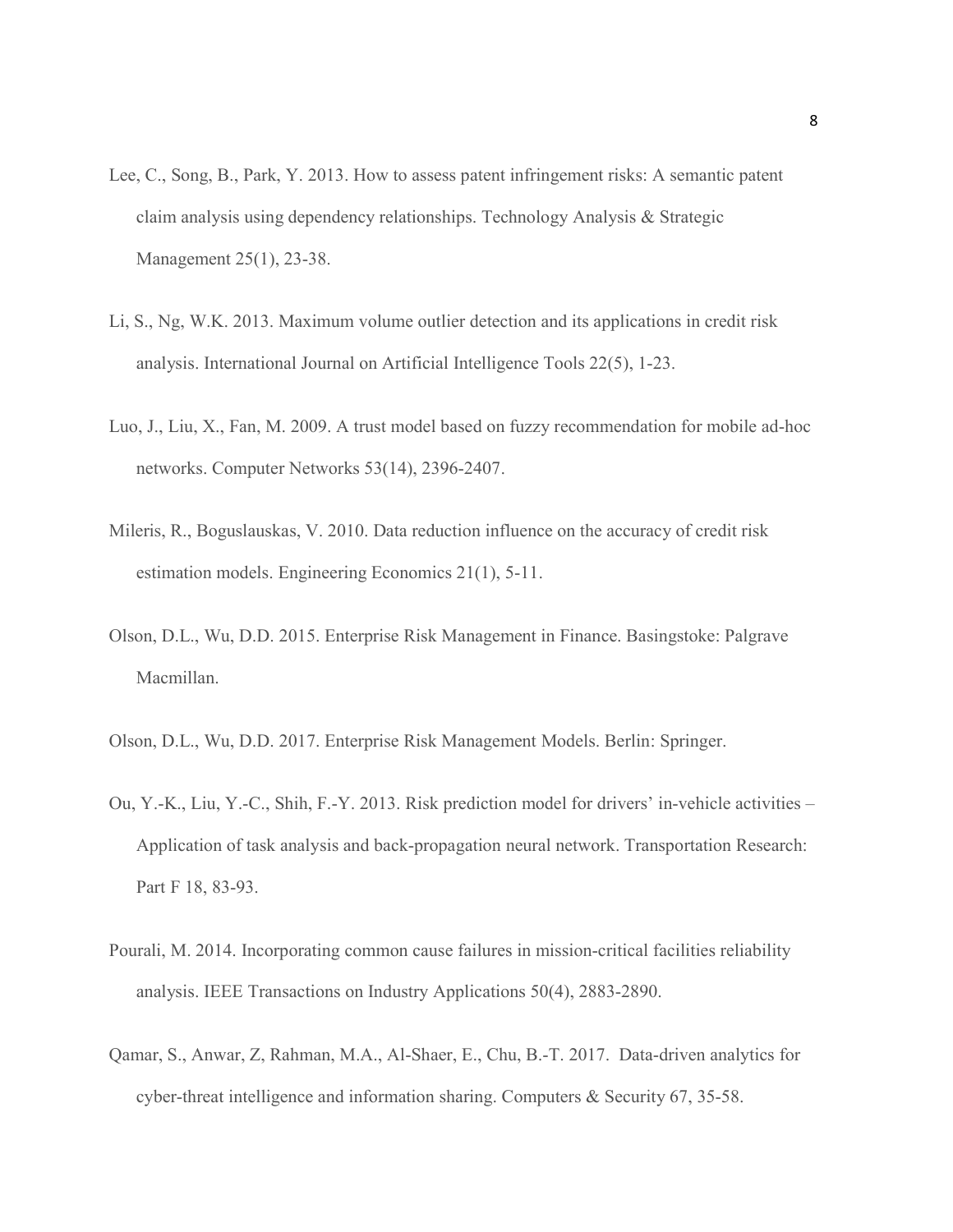- Schemeleva, K., Delorme, X., Dolgui, A., Grimaud, F. 2012. Multi-product sequencing and lotsizing under uncertainties: a memetic algorithm, Engineering Applications of Artificial Intelligence, 25(8), 1598–1610.
- Schneidewind, N. 2009. Software risk analysis. International Journal of Reliability, Quality & Safety Engineering. 16(2), 117-136.
- Shariatinasab, R., Safar, J.G., Mobarakeh, M.A. 2014. Development of an adaptive neural-fuzzy inference system based meta-model for estimating lightning related failures in polluted environments. IET Science, Measurement & Technology 8(4), 187-195.
- Song, X.-P., Hu, Z.-H., Du, J.-G., Sheng, Z.-H. 2014. Application of machine learning methods to risk assessment of financial statement fraud: Evidence from China. Journal of Forecasting 33(8), 611-626.
- Sundarkumar, G.G., Ravi, V. 2015. A novel hybrid undersampling method for mining unbalanced datasets in banking and insurance. Engineering Applications of Artificial Intelligence 37, 368-377.
- Wang, X., Qi, L., Chen, C., Tang, J., Jiang, M. 2014. Grey system theory based prediction for topic trend on Internet. Engineering Applications of Artificial Intelligence 29, 191-200.
- Wong, W.E., Qi, Y. 2009. BP neural network-based effective fault localization. International Journal of Software Engineering & Knowledge Engineering 19(4), 573-597.
- Zhou, Y., Fenton, N., Zhu, C. 2016. An empirical study of Bayesian network parameter learning with monotonic influence constraints. Decision Support Systems 87, 69-79.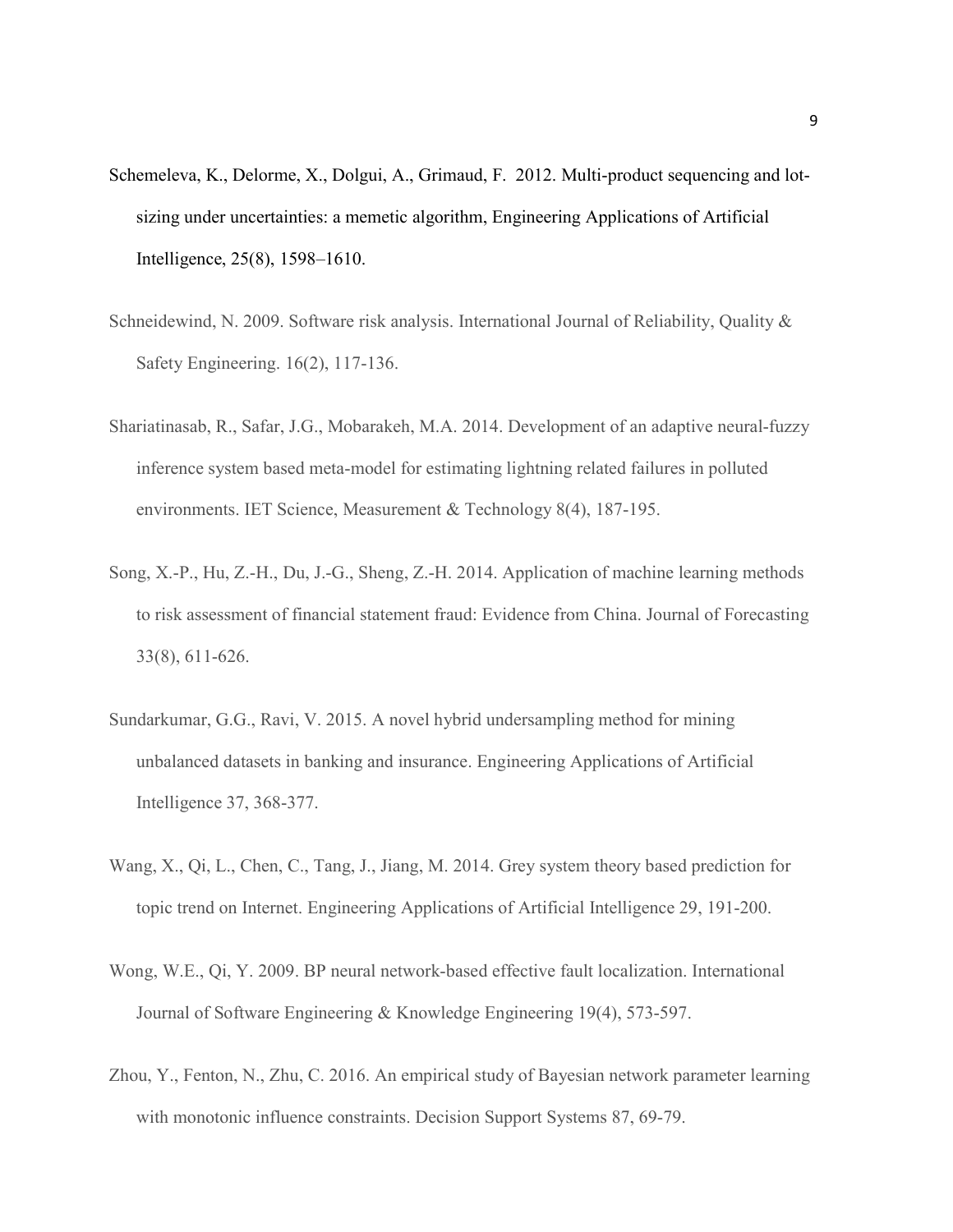BIOS of Guest editors:

- Desheng Dash Wu is a Distinguished Professor with the University of Chinese Academy of Sciences, Beijing, China, and a Professor with Stockholm University, Stockholm, Sweden. Over the past few years, he has actively participated in several research projects sponsored by both government agencies and industry. He has authored or coauthored more than 100 papers in refereed journals such as Production and Operations Management, Decision Support Systems, Decision Sciences, Risk Analysis, and the IEEE Transactions on Cybernetics. He is the Editor of the book series entitled Computational Risk Management (Springer). His research interests focus on enterprise risk management, business data mining, and performance evaluation. Prof. Wu is a member of the Professional Risk Managers' International Association Academic Advisory Committee. He is the Chair of the IEEE System Council Analytics and Risk Technical Committee. He has been an Associate Editor/Guest Editor for several journals including the IEEE Transactions on Cybernetics, Annals of Operations Research, Computers and Operations Research, International Journal of Production Economics, Risk Analysis, and Omega.
- David L. Olson is the James & H. K. Stuart Professor of management information systems and the Chancellor's Professor with the University of Nebraska, Lincoln, NE, USA. From 1999 to 2001, he was a Lowry Mays Endowed Professor with Texas A&M University. His research has been published in more than 200 refereed journal papers, primarily on the topic of multiple objective decision-making and information technology. He has made more than 150 presentations at international and national conferences on research topics. He has